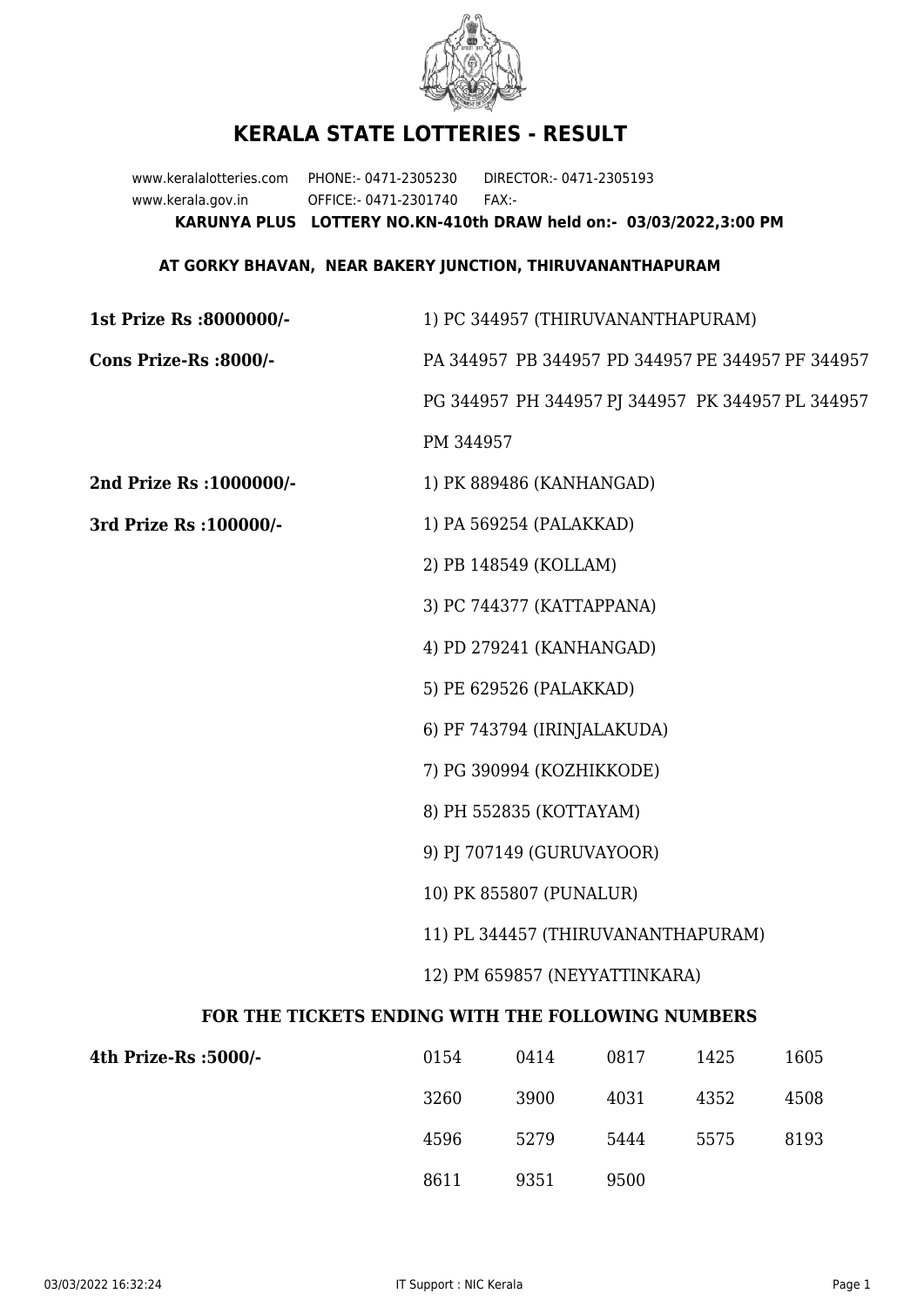| 5th Prize-Rs : 1000/- | 0555 | 0574 | 0960 | 1123 | 1375 |
|-----------------------|------|------|------|------|------|
|                       | 1420 | 1523 | 2176 | 2299 | 2518 |
|                       | 2562 | 3651 | 3663 | 3779 | 3891 |
|                       | 4557 | 4854 | 5051 | 5288 | 5520 |
|                       | 5591 | 5596 | 5907 | 6037 | 6104 |
|                       | 6345 | 6628 | 7232 | 7310 | 7790 |
|                       | 8053 | 8492 | 8776 | 9522 |      |
| 6th Prize-Rs :500/-   | 0146 | 0379 | 0502 | 0836 | 0844 |
|                       | 0944 | 1086 | 1285 | 1342 | 1524 |
|                       | 1684 | 1892 | 2262 | 2396 | 2552 |
|                       | 2768 | 2817 | 2958 | 3037 | 3119 |
|                       | 3157 | 3169 | 3242 | 3398 | 3624 |
|                       | 3702 | 3917 | 4010 | 4011 | 4022 |
|                       | 4076 | 4341 | 4600 | 4752 | 4937 |
|                       | 5022 | 5264 | 5652 | 5789 | 5796 |
|                       | 6025 | 6257 | 6359 | 6399 | 6425 |
|                       | 6513 | 6537 | 6647 | 6842 | 6938 |
|                       | 6951 | 6953 | 6967 | 7021 | 7027 |
|                       | 7054 | 7059 | 7081 | 7182 | 7437 |
|                       | 7509 | 7706 | 7793 | 8298 | 8301 |
|                       | 8320 | 8448 | 8595 | 8717 | 8970 |
|                       | 9214 | 9319 | 9367 | 9565 | 9622 |
|                       | 9667 | 9679 | 9855 | 9925 | 9976 |
| 7th Prize-Rs : 100/-  | 0083 | 0084 | 0419 | 0461 | 0483 |
|                       | 0533 | 0712 | 0785 | 0976 | 1040 |
|                       | 1109 | 1126 | 1136 | 1159 | 1170 |
|                       | 1261 | 1368 | 1412 | 1426 | 1441 |
|                       | 1471 | 1570 | 1715 | 1840 | 1844 |
|                       | 1846 | 1944 | 1962 | 2169 | 2188 |